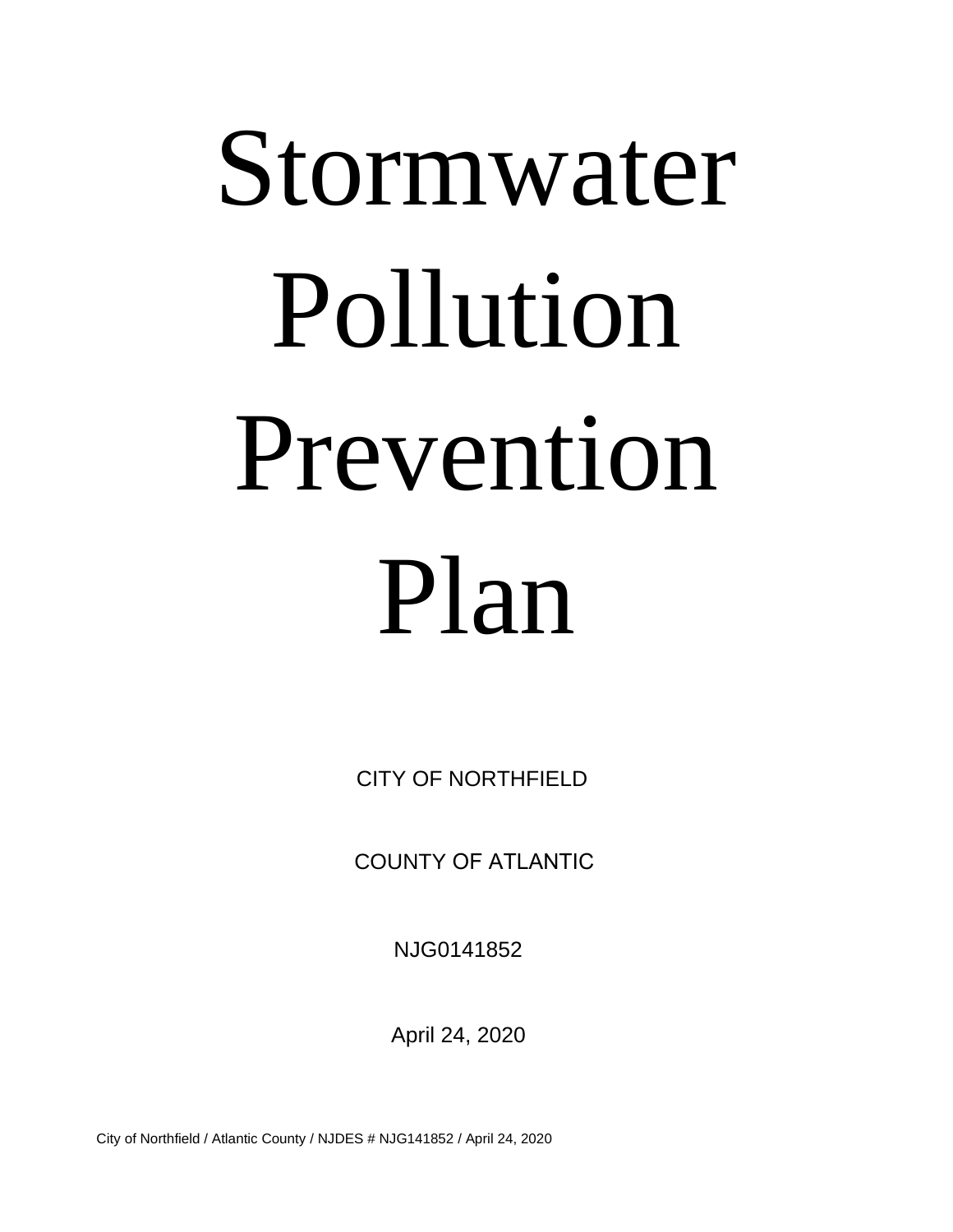#### **SPPP Table of Contents**

- Form 1 SPPP Team Members (permit cite IV F 1)
- Form 2 Revision History (permit cite IV F 1)
- Form 3 Public Involvement and Participation Including Public Notice (permit cite IV B 1)
- Form 4 Public Education and Outreach (permit cite IV B 2 and Attachment B)

Form 5 – Post-Construction Stormwater Management in New Development and Redevelopment Program (permit cite IV B 4 and Attachment D)

- Form 6 Ordinances (permit cite IV B 5)
- Form 7 Street Sweeping (permit cite IV B 5 b)

Form 8 – Catch Basin and Storm Drain Inlets (permit cite IV B 2, IV B 5 b ii, and Attachment C)

Form 9 – Storm Drain Inlet Retrofitting (permit cite IV B 5 b)

Form 10 – Municipal Maintenance Yards and Other Ancillary Operations (permit cite IV B 5 c and Attachment E)

- Form 11 Employee Training (permit cite IV B 5 d, e, f)
- Form  $12$  Outfall Pipes (permit cite IV B 6 a, b, c)
- Form 13 Stormwater Facilities Maintenance (permit cite IV C 1)
- Form 14 Total Maximum Daily Load Information (permit cite IV C 2)
- Form 15 Optional Measures (permit cite IV E 1 and IV E 2)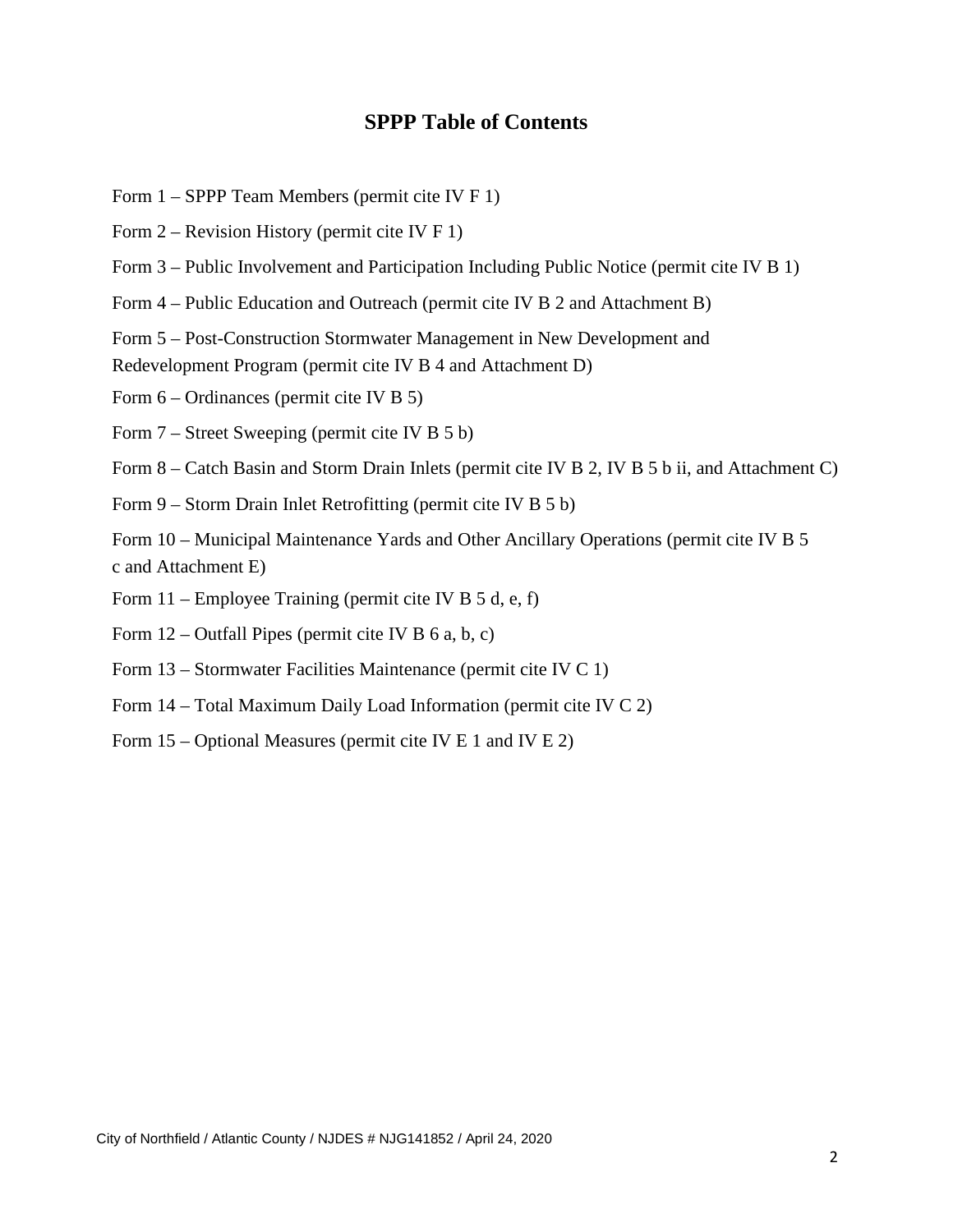## SPPP Form 1 - SPPP Team Members

|                              | <b>Stormwater Program Coordinator (SPC)</b>                                                    |  |  |  |
|------------------------------|------------------------------------------------------------------------------------------------|--|--|--|
| Print/Type<br>Name and Title | Qwin Vitale, Superintendent of Public Works                                                    |  |  |  |
| Office Phone #<br>and email  | (609) 641-7610, qvitale@cityofnorthfield.org                                                   |  |  |  |
| Signature/Date               |                                                                                                |  |  |  |
|                              | Individual(s) Responsible for Major Development Project<br><b>Stormwater Management Review</b> |  |  |  |
| Print/Type<br>Name and Title | Municipal Engineer<br>Rami Nassar, PE, PP, CME                                                 |  |  |  |
| Print/Type<br>Name and Title |                                                                                                |  |  |  |
| Print/Type<br>Name and Title |                                                                                                |  |  |  |
| Print/Type<br>Name and Title |                                                                                                |  |  |  |
| Print/Type<br>Name and Title |                                                                                                |  |  |  |
|                              | <b>Other SPPP Team Members</b>                                                                 |  |  |  |
| Print/Type<br>Name and Title | Municipal Clerk<br>Mary Canesi, RMC                                                            |  |  |  |
| Print/Type<br>Name and Title |                                                                                                |  |  |  |
| Print/Type<br>Name and Title |                                                                                                |  |  |  |
| Print/Type<br>Name and Title |                                                                                                |  |  |  |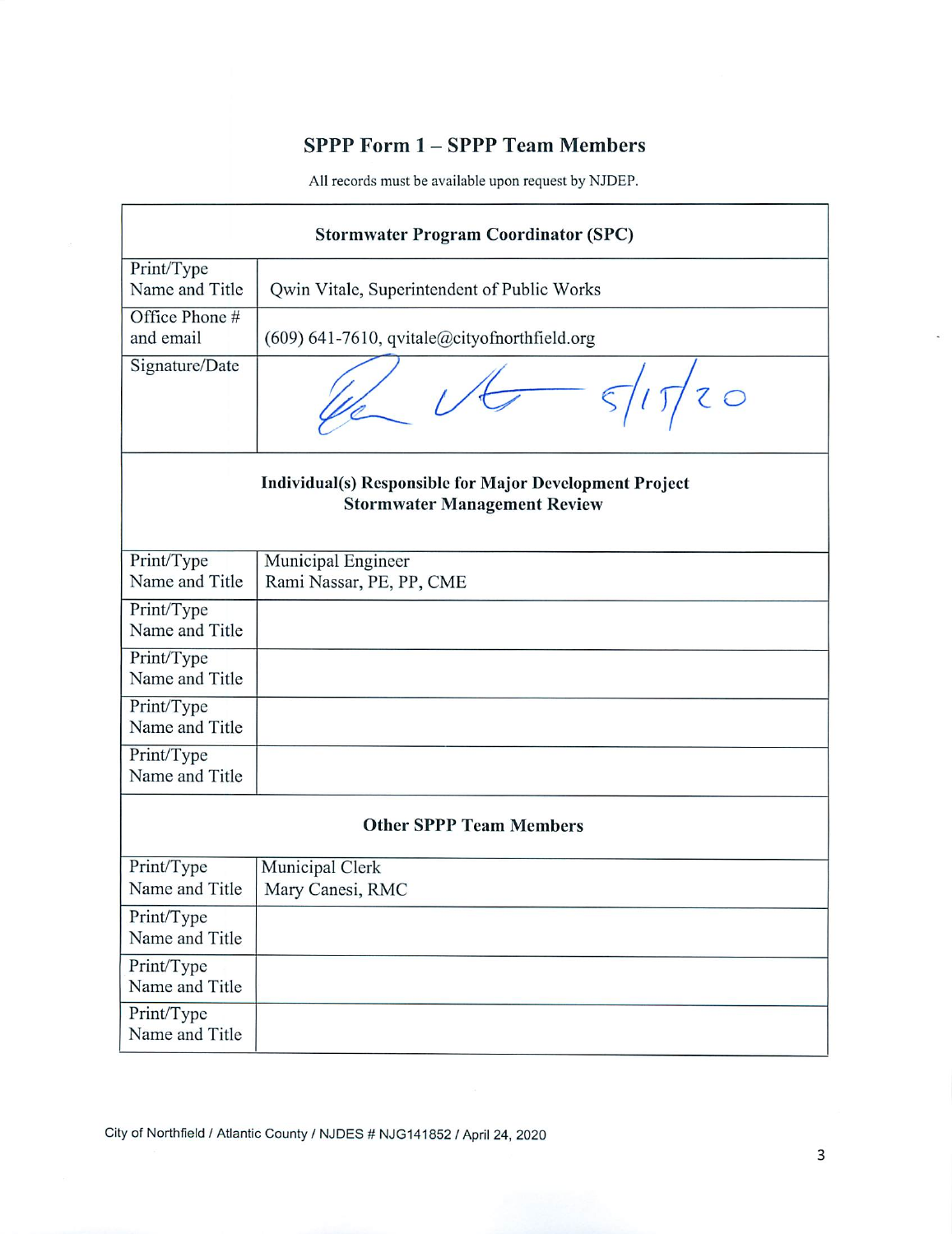## **SPPP Form 2 – Revision History**

|     | <b>Revision</b><br><b>Date</b> | SPC<br><b>Initials</b> | <b>SPPP</b><br>Form<br><b>Changed</b> | <b>Reason for Revision</b>                |
|-----|--------------------------------|------------------------|---------------------------------------|-------------------------------------------|
|     | 1.3/2004                       |                        |                                       | Original Plan                             |
|     | 2.2/2006                       |                        |                                       | Update Contact Info.                      |
|     | 3.4/2007                       |                        |                                       | <b>Update Plan</b>                        |
|     | 4.7/9/2010                     |                        |                                       | <b>Update Public Education Portion</b>    |
|     | 5.3/7/2019                     |                        |                                       | Update Contact Info.                      |
|     | 6.4/24/2020                    |                        |                                       | Update Plan to comply with the new format |
| 7.  |                                |                        |                                       |                                           |
| 8.  |                                |                        |                                       |                                           |
| 9.  |                                |                        |                                       |                                           |
| 10. |                                |                        |                                       |                                           |
| 11. |                                |                        |                                       |                                           |
| 12. |                                |                        |                                       |                                           |
| 13. |                                |                        |                                       |                                           |
| 14. |                                |                        |                                       |                                           |
| 15. |                                |                        |                                       |                                           |
| 16. |                                |                        |                                       |                                           |
| 17. |                                |                        |                                       |                                           |
| 18. |                                |                        |                                       |                                           |
| 19. |                                |                        |                                       |                                           |
| 20. |                                |                        |                                       |                                           |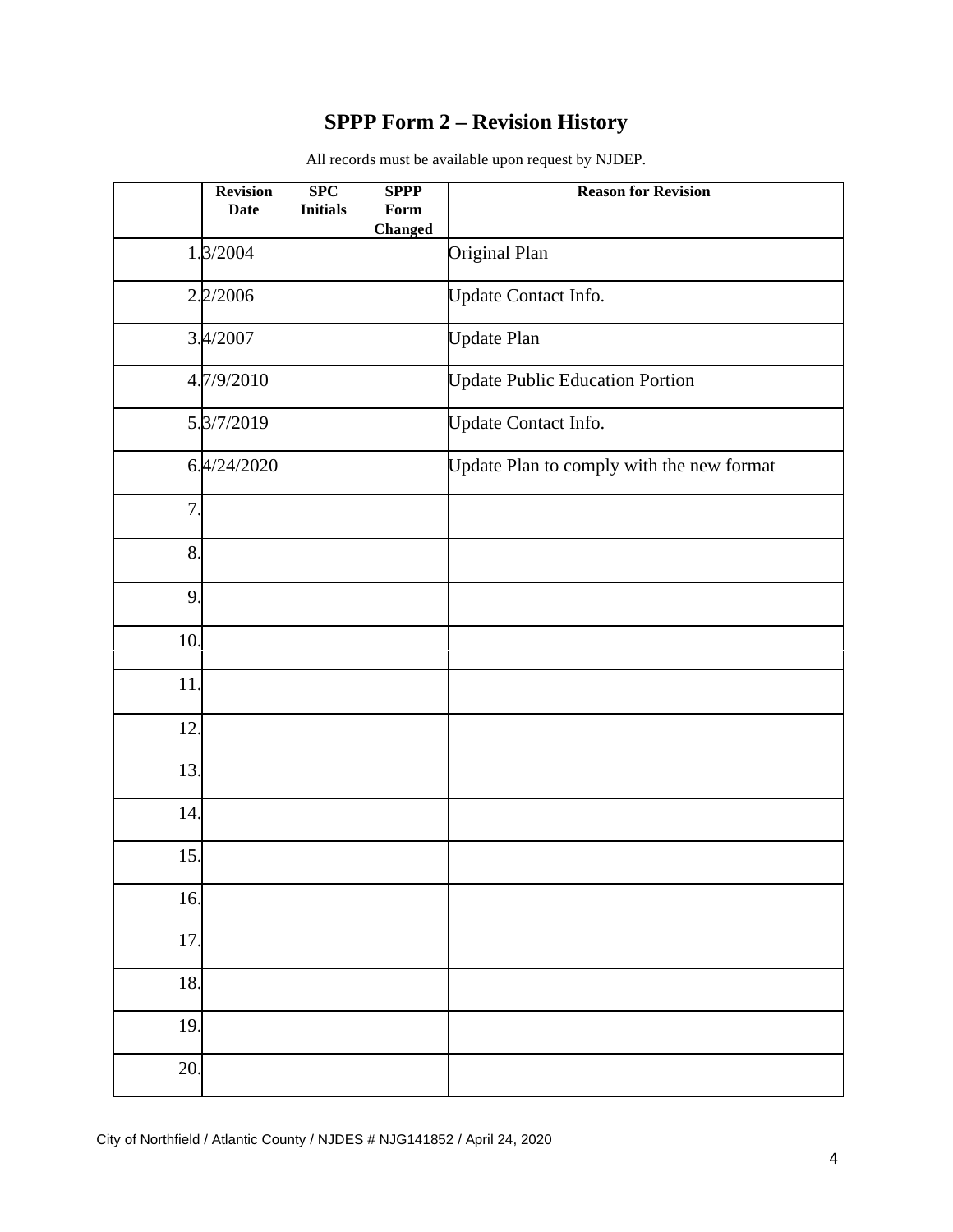## **SPPP Form 3 – Public Involvement and Participation Including Public Notice**

| 1. Website URL where the<br><b>Stormwater Pollution</b><br>Prevention Plan (SPPP)<br>is posted online:                                           |                                                                                                                                                                                                                                                   |
|--------------------------------------------------------------------------------------------------------------------------------------------------|---------------------------------------------------------------------------------------------------------------------------------------------------------------------------------------------------------------------------------------------------|
| Date of most current SPPP:<br>2.                                                                                                                 | March 7, 2019                                                                                                                                                                                                                                     |
| Website URL where the<br>3.<br><b>Municipal Stormwater</b><br>Management Plan (MSWMP)<br>is posted online:                                       |                                                                                                                                                                                                                                                   |
| Date of most current<br>4.<br><b>MSWMP:</b>                                                                                                      | March 31, 2020                                                                                                                                                                                                                                    |
| 5. Physical location and/or<br>website URL where<br>associated municipal records<br>of public notices, meeting<br>dates, minutes, etc. are kept: |                                                                                                                                                                                                                                                   |
| 6.<br>stormwater program:                                                                                                                        | Describe how the permittee complies with applicable state and local public notice requirements<br>when providing for public participation in the development and implementation of a MS4                                                          |
| For items 1&3 http://www.cityofnorthfield.org/government/stormwater.asp<br>Clerk's office at 1600 Shore Road, and found here:                    | For item 5 then the records of notices, dates, minutes, etc would be physically in the Municipal                                                                                                                                                  |
|                                                                                                                                                  | Meeting dates: http://www.cityofnorthfield.org/government/council-dates.asp<br>Meeting agendas: http://www.cityofnorthfield.org/government/council-agendas.asp<br>Meeting Minutes: http://www.cityofnorthfield.org/government/council-minutes.asp |
|                                                                                                                                                  |                                                                                                                                                                                                                                                   |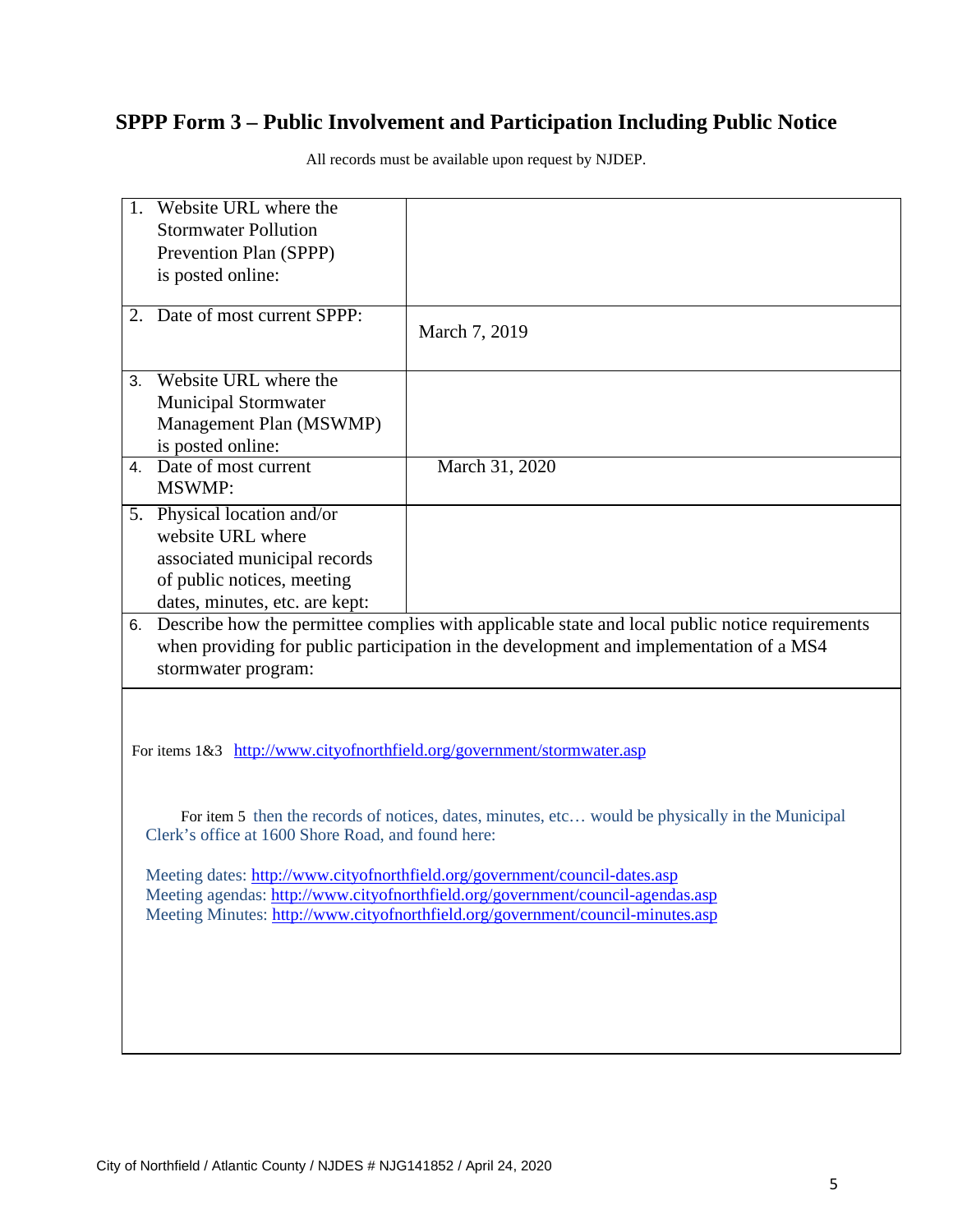# **SPPP Form 4 – Public Education and Outreach**

| 1. Describe how public education and outreach events are advertised. Include specific websites<br>and/or physical locations where materials are available.                      |
|---------------------------------------------------------------------------------------------------------------------------------------------------------------------------------|
| Using the Municipal website, also the packet that is inserted in the tax bill mailing to every home, also the work with the Boy Scouts and local organizations.                 |
| 2. Describe how businesses and the general public within the municipality are educated about the<br>hazards associated with illicit connections and improper disposal of waste. |
| Direct mail by Mayor.<br>Municipal website<br>Add in local news paper<br>Pet license application                                                                                |
| 3. Indicate where public education and outreach records are maintained.                                                                                                         |
| Records are kept at the flowing locations:                                                                                                                                      |
| Public Works Department<br>775 West Mill Rd., Northfield NJ 08225                                                                                                               |
| Municipal Clerk's Office at City Hall<br>1600 Shore Road, Northfield NJ 08225                                                                                                   |
|                                                                                                                                                                                 |
|                                                                                                                                                                                 |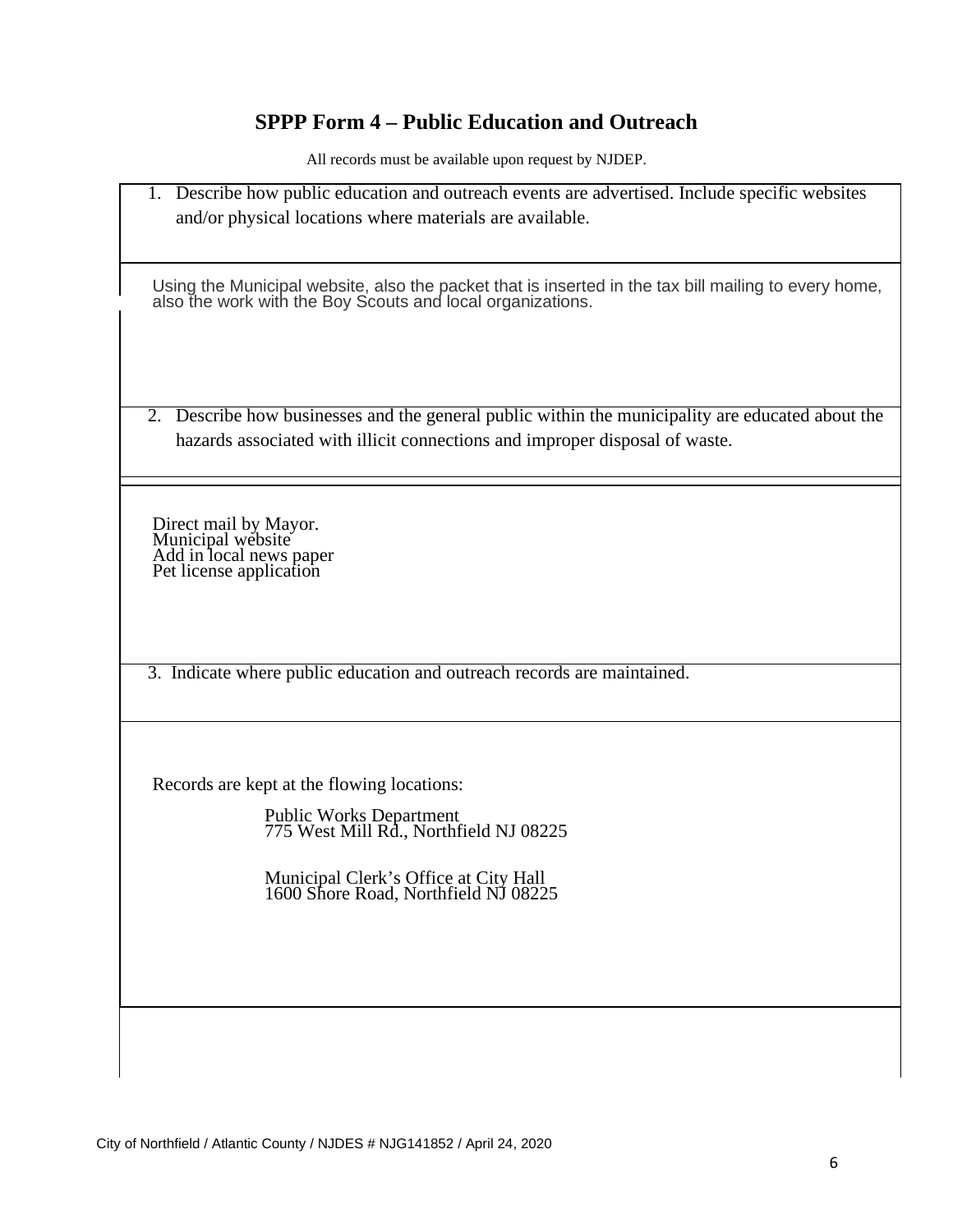## **SPPP Form 5 – Post-Construction Stormwater Management in New Development and Redevelopment Program**

|                | 1. How does the municipality define 'major development'?                                                                                                                                                                                                                                                                                                                                                                                                                                |
|----------------|-----------------------------------------------------------------------------------------------------------------------------------------------------------------------------------------------------------------------------------------------------------------------------------------------------------------------------------------------------------------------------------------------------------------------------------------------------------------------------------------|
|                | Any development that provides for ultimately disturbing one or more acres of land or increasing impervious surface by 1/4 or more. "Disturbance," for the purpose of this rule, is the placement of impervious surface or expo<br>clearing, cutting, or removing of vegetation. Projects undertaken by any government agency<br>which otherwise meet the definition of "major development" but which do not require approval<br>under the Municipal Land Use Law, N.J.<br>development." |
|                | 2. Does the municipality approach residential projects differently than it does for non-residential<br>projects? If so, how?                                                                                                                                                                                                                                                                                                                                                            |
| N <sub>0</sub> |                                                                                                                                                                                                                                                                                                                                                                                                                                                                                         |
|                |                                                                                                                                                                                                                                                                                                                                                                                                                                                                                         |
|                | 3. What process is in place to ensure that municipal projects meet the Stormwater Control<br>Ordinance?                                                                                                                                                                                                                                                                                                                                                                                 |
|                | During the approval process the Planning or Zoning Board Engineer, reviews the design plans<br>prior to approval to ensure compliance with stormwater management regulations and all other<br>local ordinances, and during the const<br>compliance with the design plans.                                                                                                                                                                                                               |
|                |                                                                                                                                                                                                                                                                                                                                                                                                                                                                                         |
|                |                                                                                                                                                                                                                                                                                                                                                                                                                                                                                         |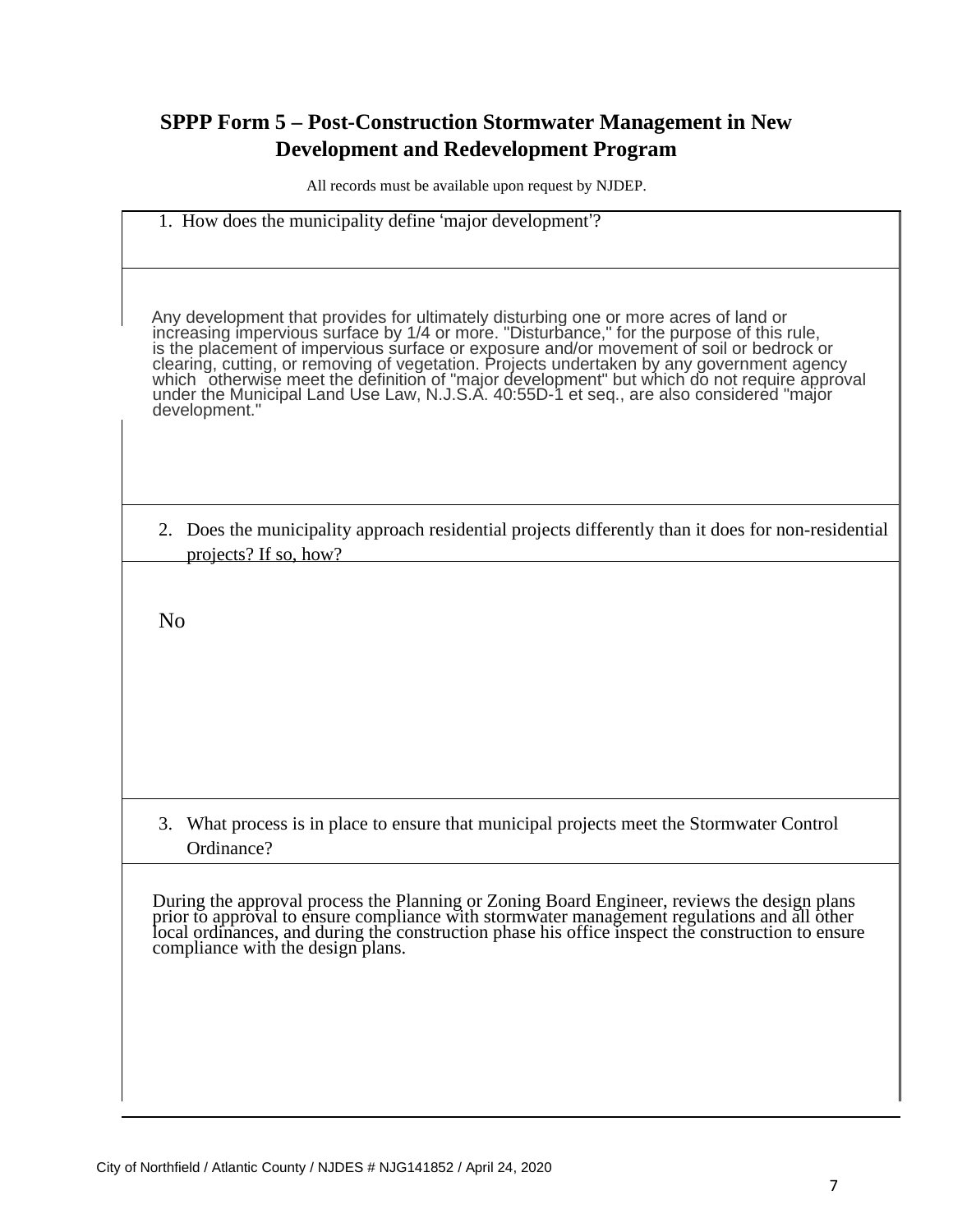|    | (RSIS). Attach a flow chart if available.                                                                                                                                                                     | 4. Describe the process for reviewing major development project applications for compliance<br>with the Stormwater Control Ordinance (SCO) and Residential Site Improvement Standards |  |  |  |
|----|---------------------------------------------------------------------------------------------------------------------------------------------------------------------------------------------------------------|---------------------------------------------------------------------------------------------------------------------------------------------------------------------------------------|--|--|--|
|    | The Planning and Zoning Board Engineer reviews all application to determine compliance with the Municipal Ordinances and the NJDEP stormwater management regulations.                                         |                                                                                                                                                                                       |  |  |  |
|    |                                                                                                                                                                                                               |                                                                                                                                                                                       |  |  |  |
|    |                                                                                                                                                                                                               |                                                                                                                                                                                       |  |  |  |
|    |                                                                                                                                                                                                               |                                                                                                                                                                                       |  |  |  |
|    |                                                                                                                                                                                                               |                                                                                                                                                                                       |  |  |  |
|    |                                                                                                                                                                                                               |                                                                                                                                                                                       |  |  |  |
|    |                                                                                                                                                                                                               |                                                                                                                                                                                       |  |  |  |
|    |                                                                                                                                                                                                               |                                                                                                                                                                                       |  |  |  |
|    | 5. Does the Municipal<br>Stormwater Management Plan<br>include a mitigation plan?                                                                                                                             |                                                                                                                                                                                       |  |  |  |
|    | NO                                                                                                                                                                                                            |                                                                                                                                                                                       |  |  |  |
| 6. | What is the physical location of<br>approved applications for major<br>development projects,<br>Major Development Summary<br>Sheets (permit att. D), and<br>mitigation plans?<br><b>Planning Board Office</b> |                                                                                                                                                                                       |  |  |  |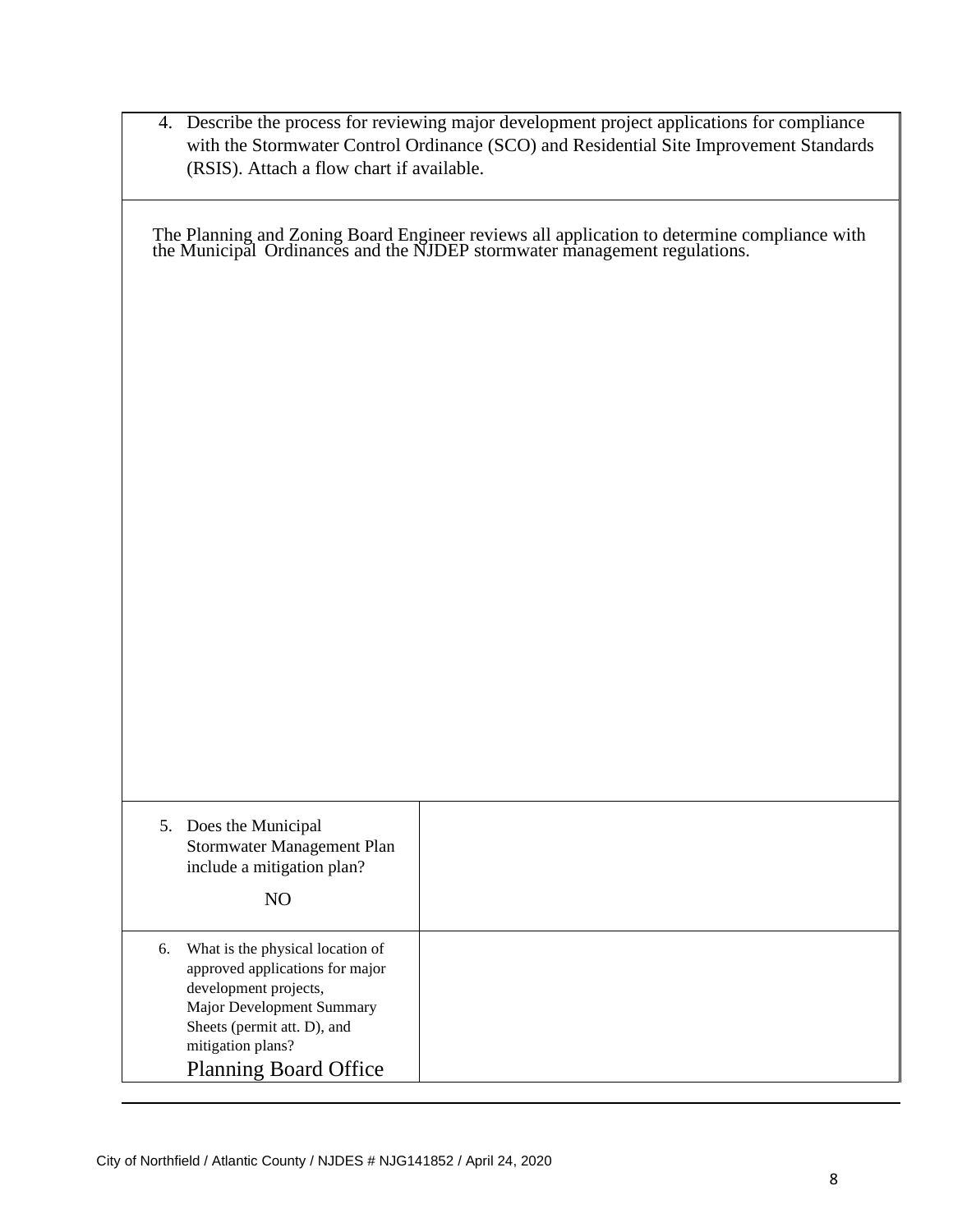#### **SPPP Form 6 – Ordinances**

| Ordinance<br>permit cite IV.B.1.b.iii                                                                                 | Date of<br>Adoption | Website URL          | Was the DEP<br>model ordinance<br>adopted without<br>change? | Entity<br>responsible for<br>enforcement |
|-----------------------------------------------------------------------------------------------------------------------|---------------------|----------------------|--------------------------------------------------------------|------------------------------------------|
| 1. Pet Waste<br>permit cite IV.B.5.a.i                                                                                | 2012                | Cityofnorthfield.org | N <sub>o</sub>                                               | <b>Code Enforcement</b>                  |
| 2.<br>Wildlife Feeding<br>permit cite IV.B5.a.ii                                                                      | 2002                | Cityofnorthfield.org | N <sub>o</sub>                                               | <b>Code Enforcement</b>                  |
| 3. Litter Control<br>permit cite IV.B5.a.iii                                                                          |                     | Cityofnorthfield.org | No                                                           | Code Enforcement                         |
| Improper Disposal of<br>4.<br>Waste<br>permit cite IV.B.5.a.iv                                                        | 2020                | Cityofnorthfield.org | Yes                                                          | Code Enforcement                         |
| 5. Containerized Yard<br>Waste/ Yard Waste<br><b>Collection Program</b><br>permit cite IV.B.5.a.v                     | 2020                | Cityofnorthfield.org | Yes                                                          | Code Enforcement                         |
| 6. Private Storm Drain<br><b>Inlet Retrofitting</b><br>permit cite IV.B.5.a.vi                                        | 2010                | Cityofnorthfield.org | Yes                                                          | Code Enforcement                         |
| <b>Stormwater Control</b><br>$7_{\scriptscriptstyle{\circ}}$<br>Ordinance<br>permit cite IV.B.4.g and<br>IV.B.5.a.vii | 2020                | Cityofnorthfield.org | Yes                                                          | Code Enforcement                         |
| 8. Illicit Connection<br>Ordinance<br>permit cite IV.B.5.a.vii and<br><b>IV.B.6.d</b>                                 | 2020                | Cityofnorthfield.org | Yes                                                          | Code Enforcement                         |
| 9. Optional: Refuse<br><b>Container/Dumpster</b><br>Ordinance<br>permit cite IV.E.2                                   | 2010                | Cityofnorthfield.org | Yes                                                          | Code Enforcement                         |

All records must be available upon request by NJDEP.

Indicate the location of records associated with ordinances and related enforcement actions:

The Clerks' Office and the Zoning Office, in City Hall located at 1600 Shore Road, Northfield NJ 08225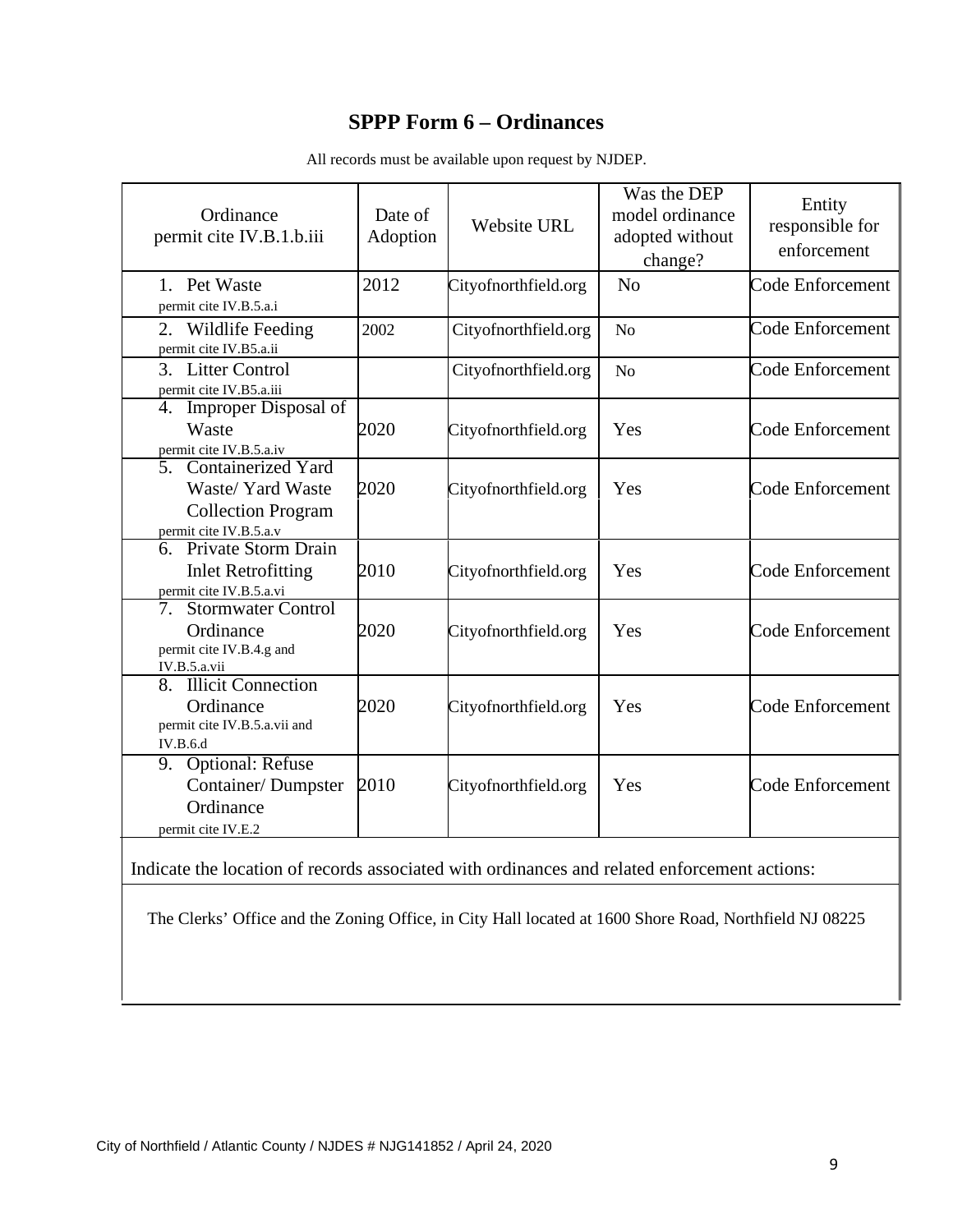# **SPPP Form 7 – Street Sweeping**

|    | Provide a written description or attach a map indicating which streets are swept as required by the                                                                                                                                                                                                                |
|----|--------------------------------------------------------------------------------------------------------------------------------------------------------------------------------------------------------------------------------------------------------------------------------------------------------------------|
|    | NJPDES permit. Describe the sweeping schedule and indicate if any of the streets are swept by                                                                                                                                                                                                                      |
|    | another entity through a shared service arrangement.                                                                                                                                                                                                                                                               |
|    | The City of Northfield has a shared service agreement with the ACUA and a yearly schedule sweeping twice a year in the spring and fall. All streets owned by the City of Northfield are 25mph or less. In addition to street s                                                                                     |
|    | 2. Provide a written description or attach a map indicating which streets are swept that are NOT<br>required to be swept by the NJPDES permit. Describe the sweeping schedule and indicate if any<br>of the streets are swept by another entity through a shared service arrangement.                              |
|    | Tilton Road and Shore Road are owned and maintained by Atlantic County. New Road (Rt. 9)<br>is owned and maintained by the State of New Jersey                                                                                                                                                                     |
|    |                                                                                                                                                                                                                                                                                                                    |
|    | 3. Does the municipality provide street sweeping services for other municipalities? If so, please<br>describe the arrangements.                                                                                                                                                                                    |
|    | N <sub>o</sub>                                                                                                                                                                                                                                                                                                     |
|    |                                                                                                                                                                                                                                                                                                                    |
|    | Indicate the location of records, including sweeping dates, areas swept, number of miles swept                                                                                                                                                                                                                     |
| 4. | and total amount of wet tons collected each month. Note which records correspond to sweeping<br>activities beyond what is required by the NJPDES permit, i.e., sweepings of streets within the<br>municipality that are not required by permit to be swept or sweepings of streets outside of the<br>municipality. |
|    | All records of street sweeping are kept at City Hall, 1600 Shore Road, Northfield NJ 08225                                                                                                                                                                                                                         |
|    |                                                                                                                                                                                                                                                                                                                    |
|    |                                                                                                                                                                                                                                                                                                                    |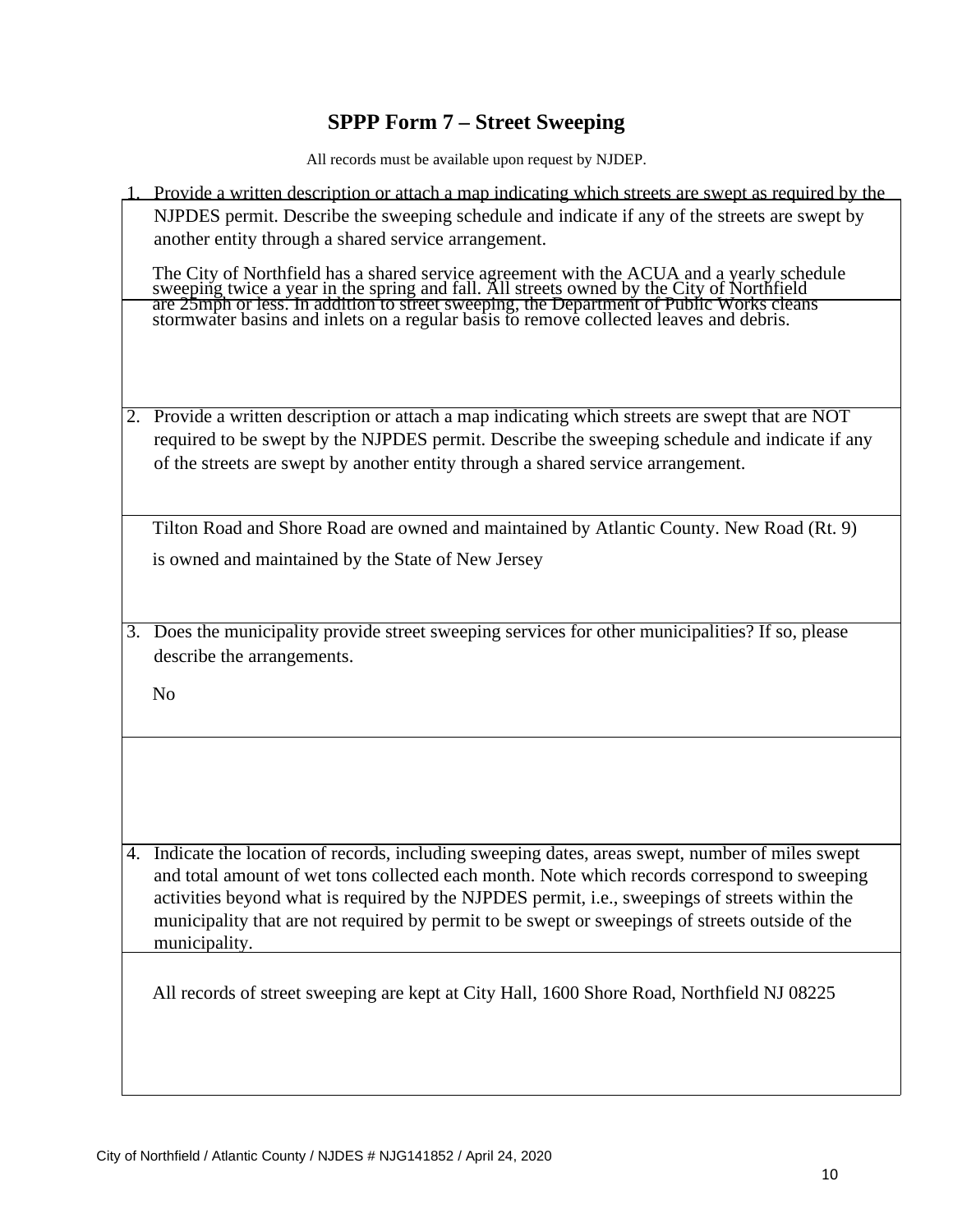## **SPPP Form 8 – Catch Basins and Storm Drain Inlets**

All records must be available upon request by NJDEP.

| 1. Describe the schedule for catch basin and storm drain inlet inspection, cleaning, |
|--------------------------------------------------------------------------------------|
| and maintenance.                                                                     |

 $\overline{a}$ DPW regularly inspects, cleans and maintains storm drain inlets throughout the City.

2. List the locations of catch basins and storm drain inlets with recurring problems, i.e., flooding, accumulated debris, etc.

No current problems

3. Describe what measures are taken to address issues for catch basins and storm drain inlets with recurring problems and how they are prioritized.

A catch basin or storm drain inlet with reoccurring problems would undergo more frequent Inspections. Problem areas are prioritized according to severity of hazard.

4. Describe the inspection schedule and maintenance plan for storm drain inlet labels on storm drains that do not have permanent wording cast into the design.

Storm drain inlet labels are inspected during the annual cleaning and maintenance.

5. Indicate the location of records of catch basin and storm drain inlet inspections and the wet tons of materials collected during catch basin and storm drain inlet cleanings.

DPW keeps the records.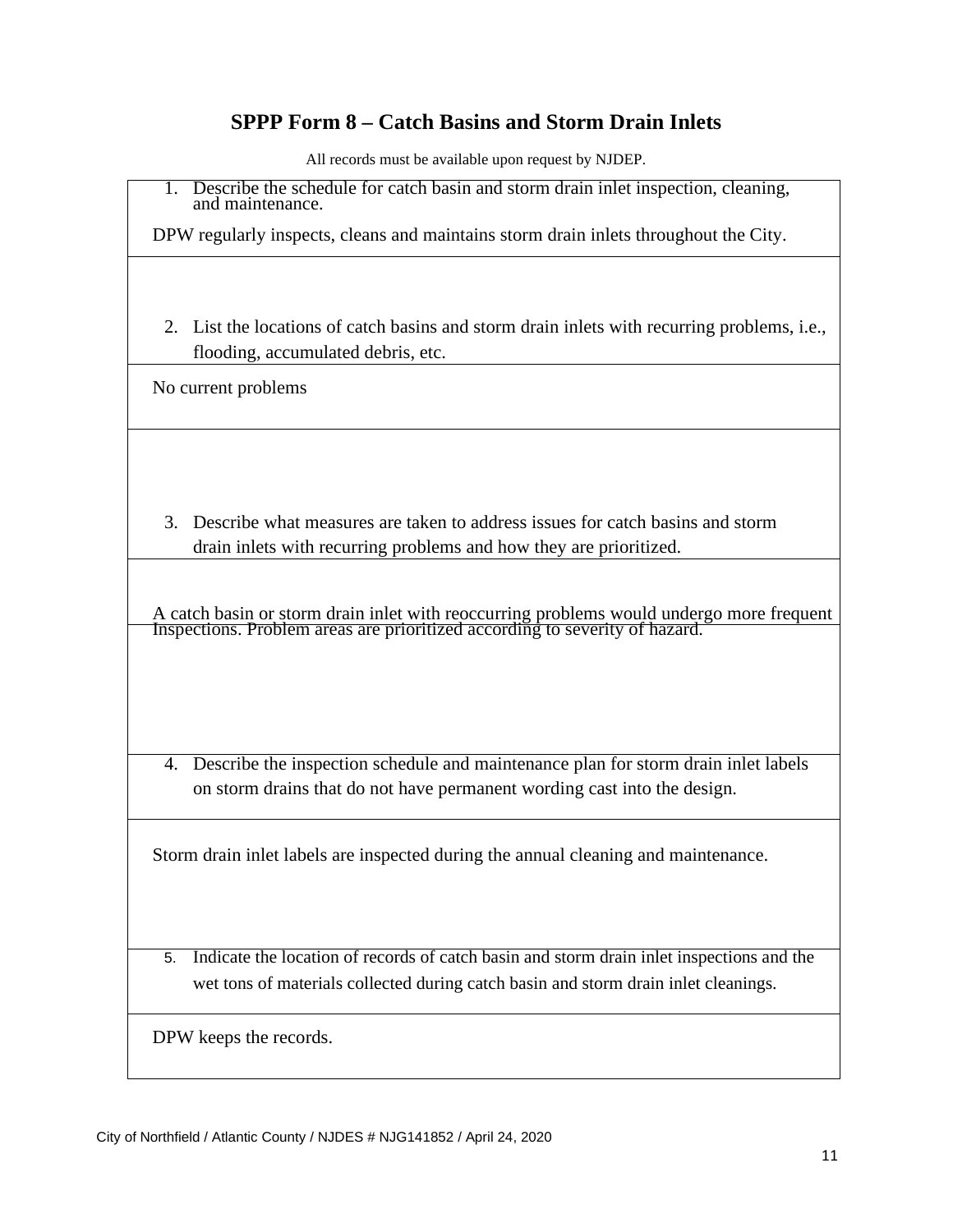#### **SPPP Form 9 – Storm Drain Inlet Retrofitting**

All records must be available upon request by NJDEP.

1. Describe the procedure for ensuring that municipally owned storm drain inlets are retrofitted.

Storm drain inlets are retrofitted during repaving, repairing, reconstruction or alteration to the roadway.

2. Describe the inspection process to verify that appropriate retrofits are completed on municipally owned storm drain inlets.

The City Engineer and staff inspect and confirm that the inlets are retrofitted before closing the job and issuing final approval.

3. Describe the procedure for ensuring that privately owned storm drain inlets are retrofitted.

The retrofitting of existing storm drain inlets is required when private parking lots and roadways are repaved, reconstructed, or resurfaced. Retrofitting inlets be made part of the conditional approval of any updated site plans. Engineering permits will not be closed until the retrofitting is completed.

4. Describe the inspection process to verify that appropriate retrofits are completed on privately owned storm drain inlets.

The City Engineer and staff inspect and confirm that the inlets are retrofitted before closing the job and issuing final approval.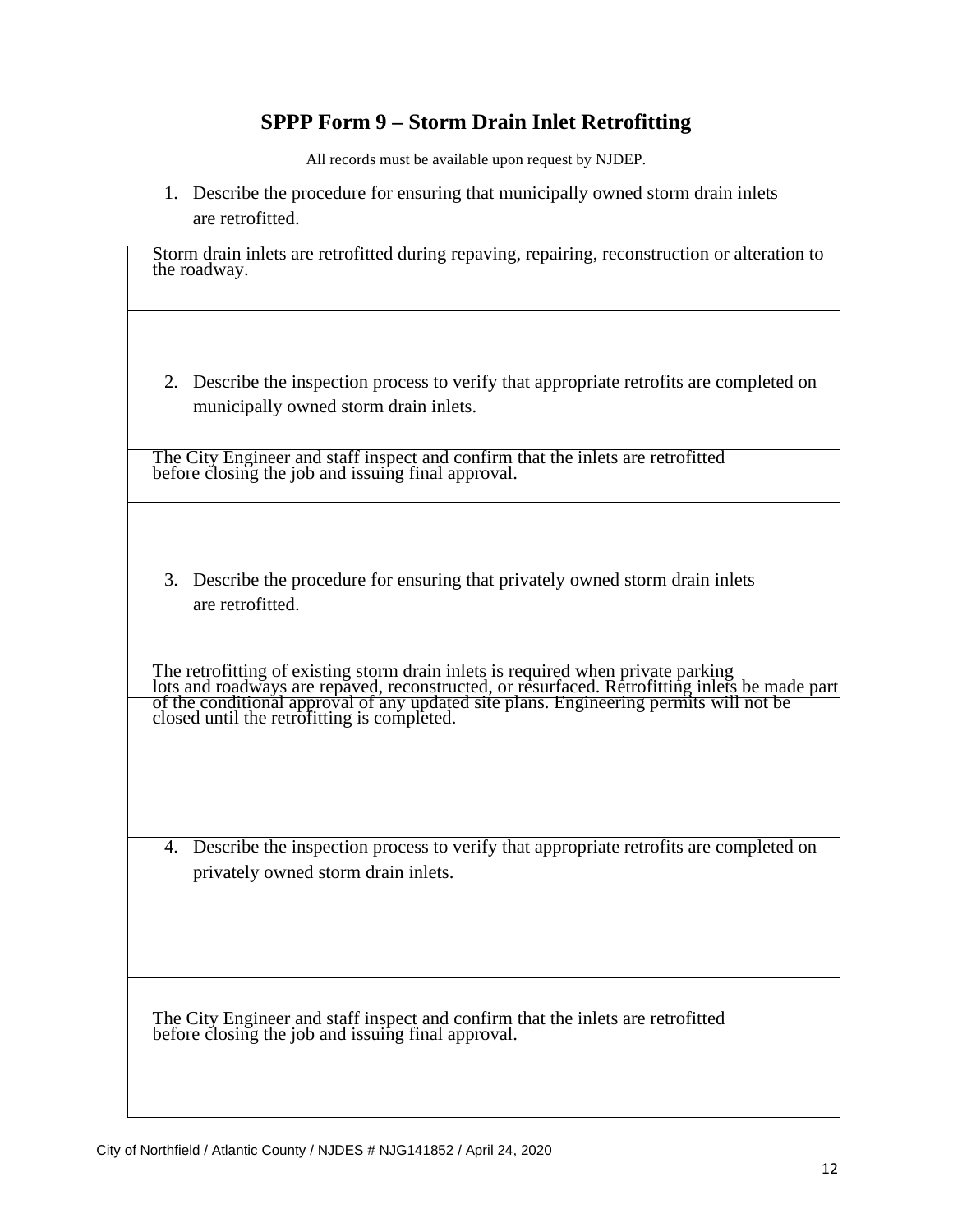## **SPPP Form 10 – Municipal Maintenance Yards and Other Ancillary Operations**

All records must be available upon request by NJDEP.

*Complete separate forms for each municipal yard or ancillary operation location.*

Address of municipal yard or ancillary operation: 775 West Mill Road, Northfield ,NJ 08225

List all materials and machinery located at this location that are exposed to stormwater which could be a source of pollutant in a stormwater discharge:

Raw materials – NA, No raw materials are stored on site.

Intermediate products – NA

Final products – NA

Waste materials – NA

By-products – NA

Machinery – Front Loaders, Dump Trucks, Pick Ups trucks, Vac Trailer, Generators

Fuel – NA

Lubricants – NA

Solvents – NA

Detergents related to municipal maintenance yard or ancillary operations – NA

Other – NA

City of Northfield / Atlantic County / NJDES # NJG141852 / April 24, 2020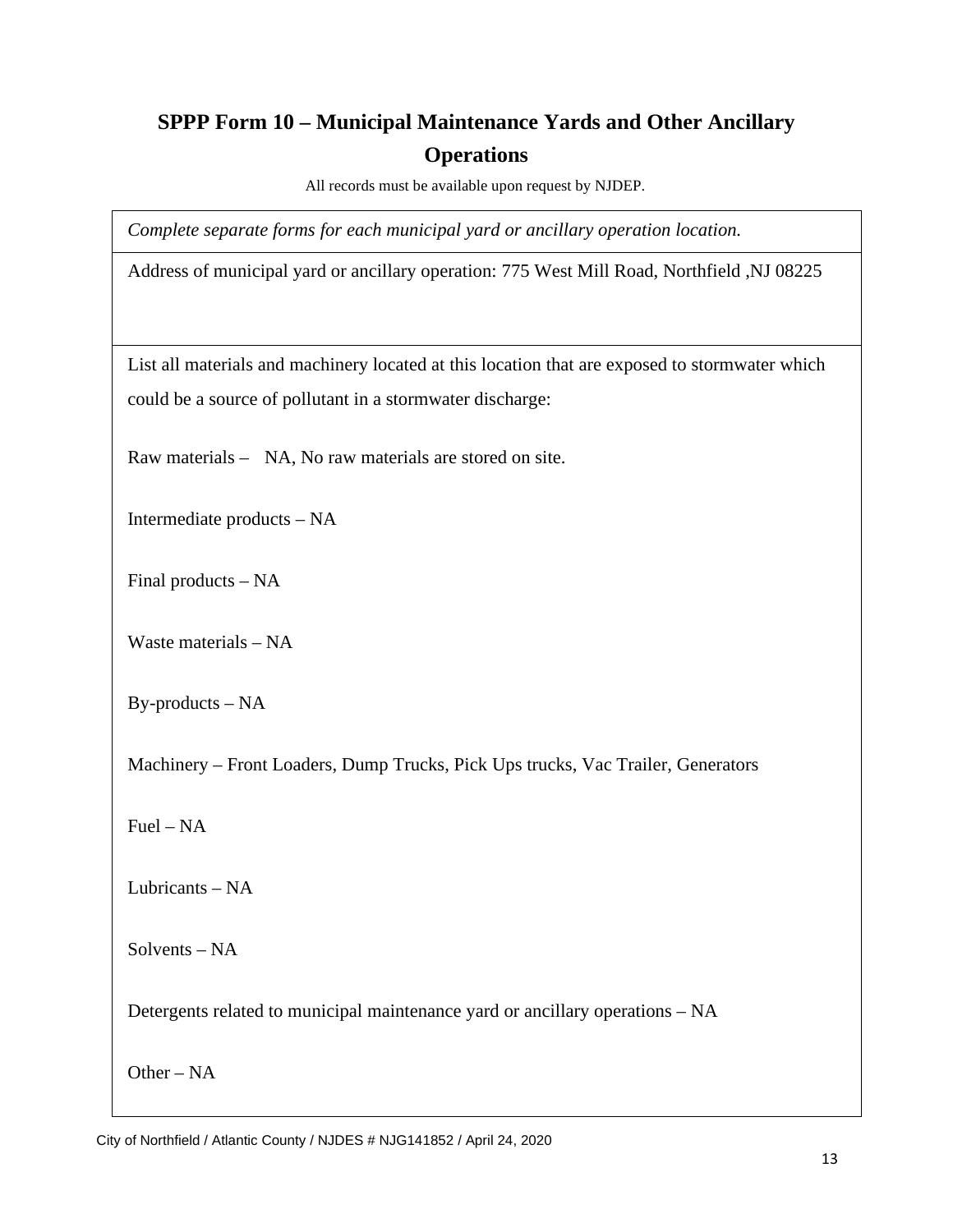For each category below, describe the best management practices in place to ensure compliance with all requirements in permit Attachment E. If the activity in the category is not applicable for this location, indicate where it occurs.

Indicate the location of inspection logs and tracking forms associated with this municipal yard or ancillary operation, including documentation of conditions requiring attention and remedial actions that have been taken or have been planned.

1. Fueling Operations

Shared Service with Atlantic County, pumps are on site within county yard.

2. Vehicle Maintenance

Vehicle maintenance takes placed in an indoor garage with a paved floor and in designated areas only. All floor drains in the garage have been sealed and are regularly inspected

3. On-Site Equipment and Vehicle Washing

No washing of vehicles and equipment

4. Discharge of Stormwater from Secondary Containment

The City does not use a secondary containment structure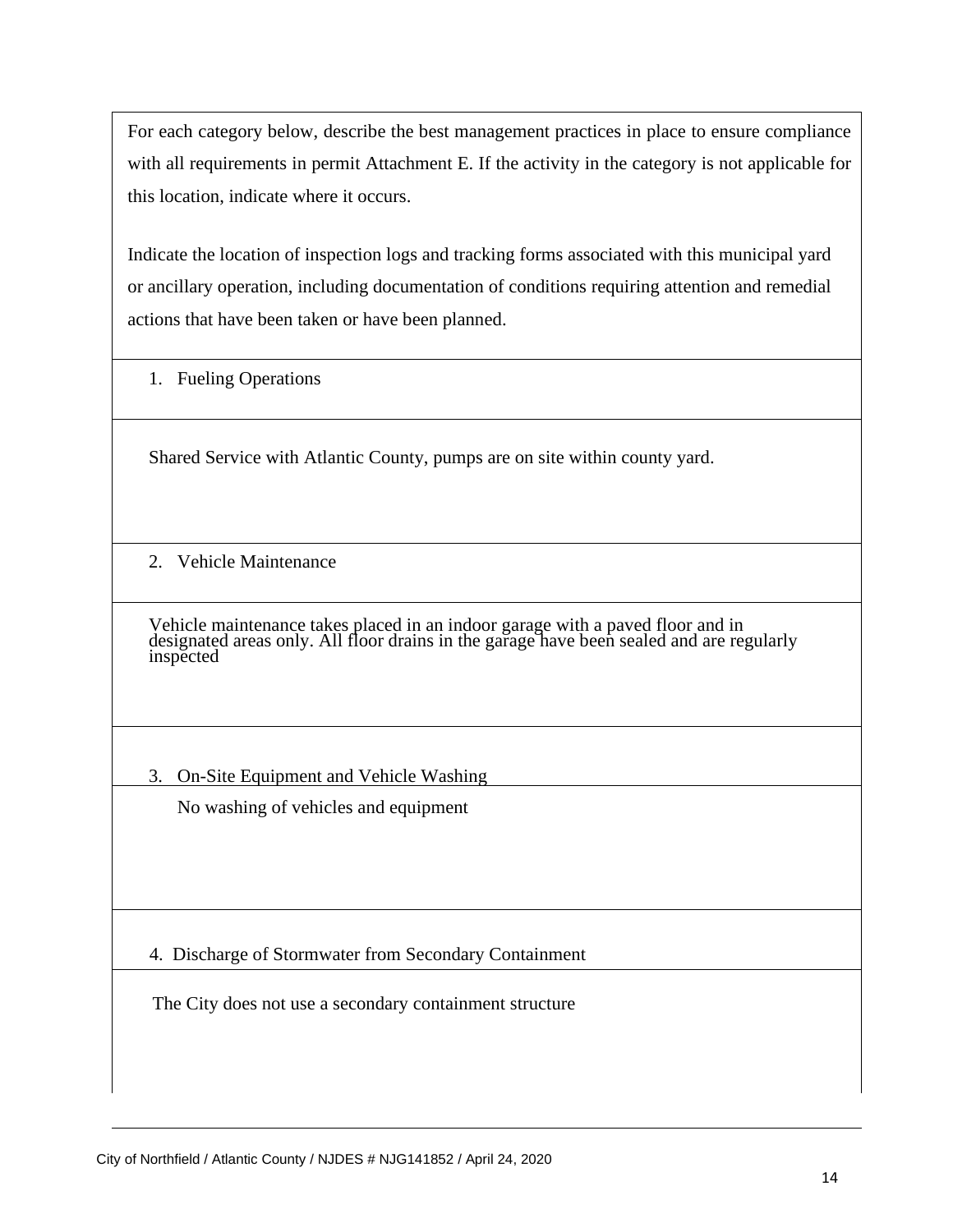5. Salt and De-Icing Material Storage and Handling

Shared service with Atlantic County, De-icing materials is stored within the county yard.

6. Aggregate Material and Construction Debris Storage

There is no aggregate or construction debris stored within the city yard.

7. Street Sweepings, Catch Basin Clean Out and Other Material Storage

Street sweeping is a shared service with the ACUA, any debri collected by the ACUA is disposed by them. Catch Basin Cleanings are temporarily stored in open area located in the back of Birch Grove Park.

8. Yard Trimmings and Wood Waste Management Sites

Yard and wood trimmings are sometimes temporarily stored in open area located in the back of Birch Grove Park, and will be taken in bulk to the ACUA station along Delilah Road in Egg Harbor Townshop.

9. Roadside Vegetation Management

No herbicides are used by the City of Northfield, only contracted out if necessary.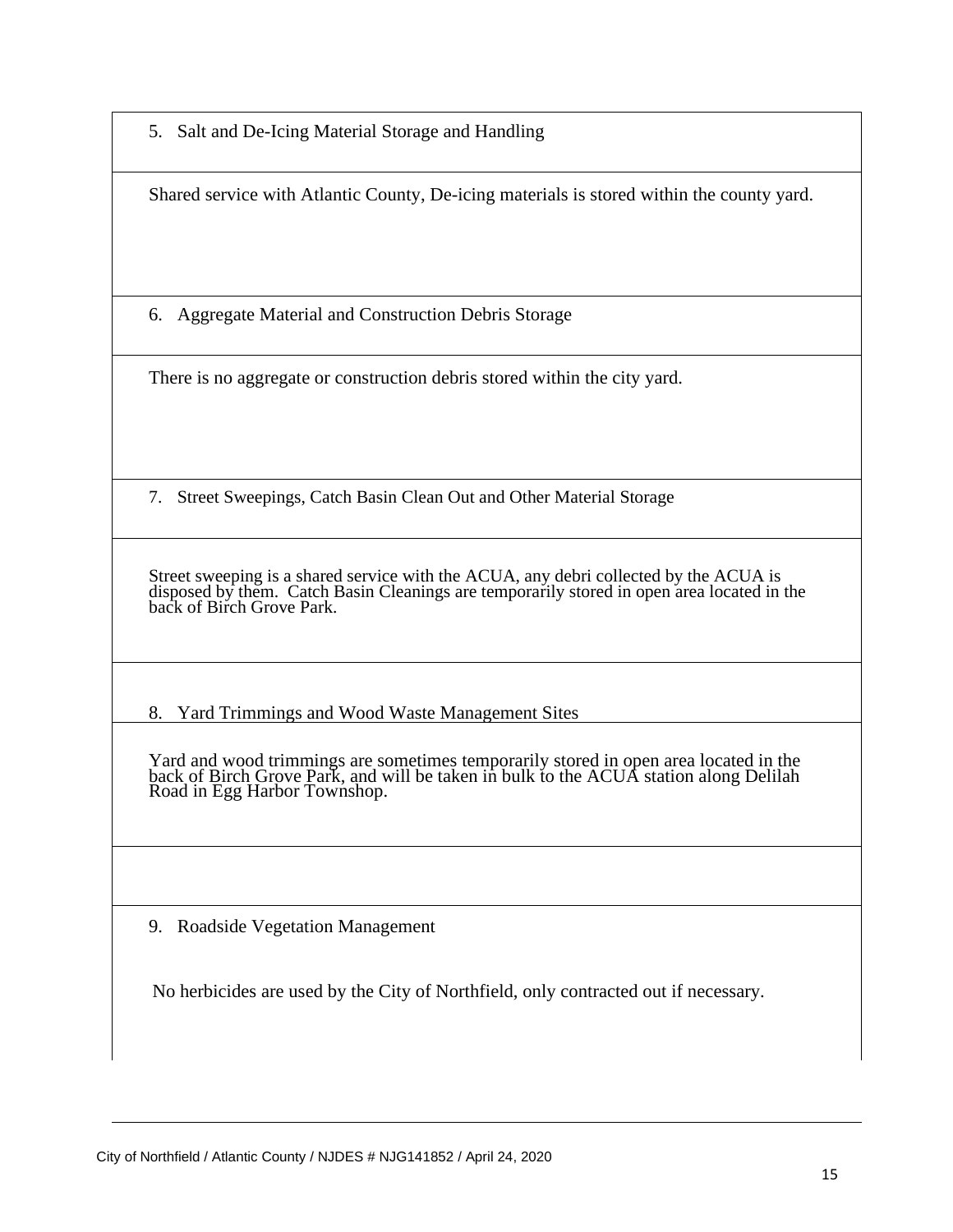# **SPPP Form 11 – Employee Training**

All records must be available upon request by NJDEP.

| A. Municipal Employee Training: Stormwater Program Coordinator (SPC) must ensure                 |                                                                                                                                                                                                   |                               |  |  |  |
|--------------------------------------------------------------------------------------------------|---------------------------------------------------------------------------------------------------------------------------------------------------------------------------------------------------|-------------------------------|--|--|--|
| appropriate staff receive training on topics in the chart below as required due to job duties    |                                                                                                                                                                                                   |                               |  |  |  |
| assigned within three months of commencement of duties and again on the frequency below.         |                                                                                                                                                                                                   |                               |  |  |  |
| Indicate the location of associated training sign in sheets, dates, and agendas or description   |                                                                                                                                                                                                   |                               |  |  |  |
| for each topic.                                                                                  |                                                                                                                                                                                                   |                               |  |  |  |
| Topic                                                                                            | Frequency                                                                                                                                                                                         | Title of trainer or office to |  |  |  |
|                                                                                                  |                                                                                                                                                                                                   | conduct training              |  |  |  |
| 1. Maintenance Yard Operations (including)                                                       | Every year                                                                                                                                                                                        |                               |  |  |  |
| <b>Ancillary Operations)</b>                                                                     |                                                                                                                                                                                                   | Public Works                  |  |  |  |
| <b>Stormwater Facility Maintenance</b><br>2.                                                     | Every year                                                                                                                                                                                        | <b>Public Works</b>           |  |  |  |
| SPPP Training & Recordkeeping<br>3.                                                              | Every year                                                                                                                                                                                        | Public Works                  |  |  |  |
| <b>Yard Waste Collection Program</b><br>4.                                                       | Every 2 years                                                                                                                                                                                     | <b>ACUA</b>                   |  |  |  |
| <b>Street Sweeping</b><br>5.                                                                     | Every 2 years                                                                                                                                                                                     | <b>ACUA</b>                   |  |  |  |
| <b>Illicit Connection Elimination and Outfall</b><br>6.                                          | Every 2 years                                                                                                                                                                                     |                               |  |  |  |
| Pipe Mapping                                                                                     |                                                                                                                                                                                                   | <b>Public Works</b>           |  |  |  |
| 7. Outfall Pipe Stream Scouring Detection                                                        | Every 2 years                                                                                                                                                                                     |                               |  |  |  |
| and Control                                                                                      |                                                                                                                                                                                                   | Public Works                  |  |  |  |
| <b>Waste Disposal Education</b><br>8.                                                            | Every 2 years                                                                                                                                                                                     | <b>ACUA</b>                   |  |  |  |
| <b>Municipal Ordinances</b><br>9.                                                                | Every 2 years                                                                                                                                                                                     | Public Works                  |  |  |  |
| 10. Construction Activity/Post-Construction                                                      | Every 2 years                                                                                                                                                                                     | Engineer                      |  |  |  |
| Stormwater Management in New                                                                     |                                                                                                                                                                                                   |                               |  |  |  |
| Development and Redevelopment                                                                    |                                                                                                                                                                                                   |                               |  |  |  |
| B. Municipal Board and Governing Body Members Training: Required for individuals who             |                                                                                                                                                                                                   |                               |  |  |  |
| review and approve applications for development and redevelopment projects in the municipality.  |                                                                                                                                                                                                   |                               |  |  |  |
| This includes members of the planning and zoning boards, town council, and anyone else who       |                                                                                                                                                                                                   |                               |  |  |  |
| votes on such projects. Training is in the form of online videos, posted at                      |                                                                                                                                                                                                   |                               |  |  |  |
| www.nj.gov/dep/stormwater/training.htm.                                                          |                                                                                                                                                                                                   |                               |  |  |  |
|                                                                                                  |                                                                                                                                                                                                   |                               |  |  |  |
|                                                                                                  |                                                                                                                                                                                                   |                               |  |  |  |
|                                                                                                  | Within 6 months of commencing duties, watch Asking the Right Questions in Stormwater Review<br>Training Tool. Once per term thereafter, watch at least one of the online DEP videos in the series |                               |  |  |  |
|                                                                                                  |                                                                                                                                                                                                   |                               |  |  |  |
| available under Post-Construction Stormwater Management. Indicate the location of records        |                                                                                                                                                                                                   |                               |  |  |  |
| documenting the names, video titles, and dates completed for each board and governing body       |                                                                                                                                                                                                   |                               |  |  |  |
| member.                                                                                          |                                                                                                                                                                                                   |                               |  |  |  |
| C. Stormwater Management Design Reviewer Training: All design engineers, municipal               |                                                                                                                                                                                                   |                               |  |  |  |
| engineers, and others who review the stormwater management design for development and            |                                                                                                                                                                                                   |                               |  |  |  |
| redevelopment projects on behalf of the municipality must attend the first available class upon  |                                                                                                                                                                                                   |                               |  |  |  |
| assignment as a reviewer and every five years thereafter. The course is a free, two-day training |                                                                                                                                                                                                   |                               |  |  |  |
| conducted by DEP staff. Training dates and locations are posted at                               |                                                                                                                                                                                                   |                               |  |  |  |
| www.nj.gov/dep/stormwater/training.htm. Indicate the location of the DEP certificate of          |                                                                                                                                                                                                   |                               |  |  |  |

completion for each reviewer.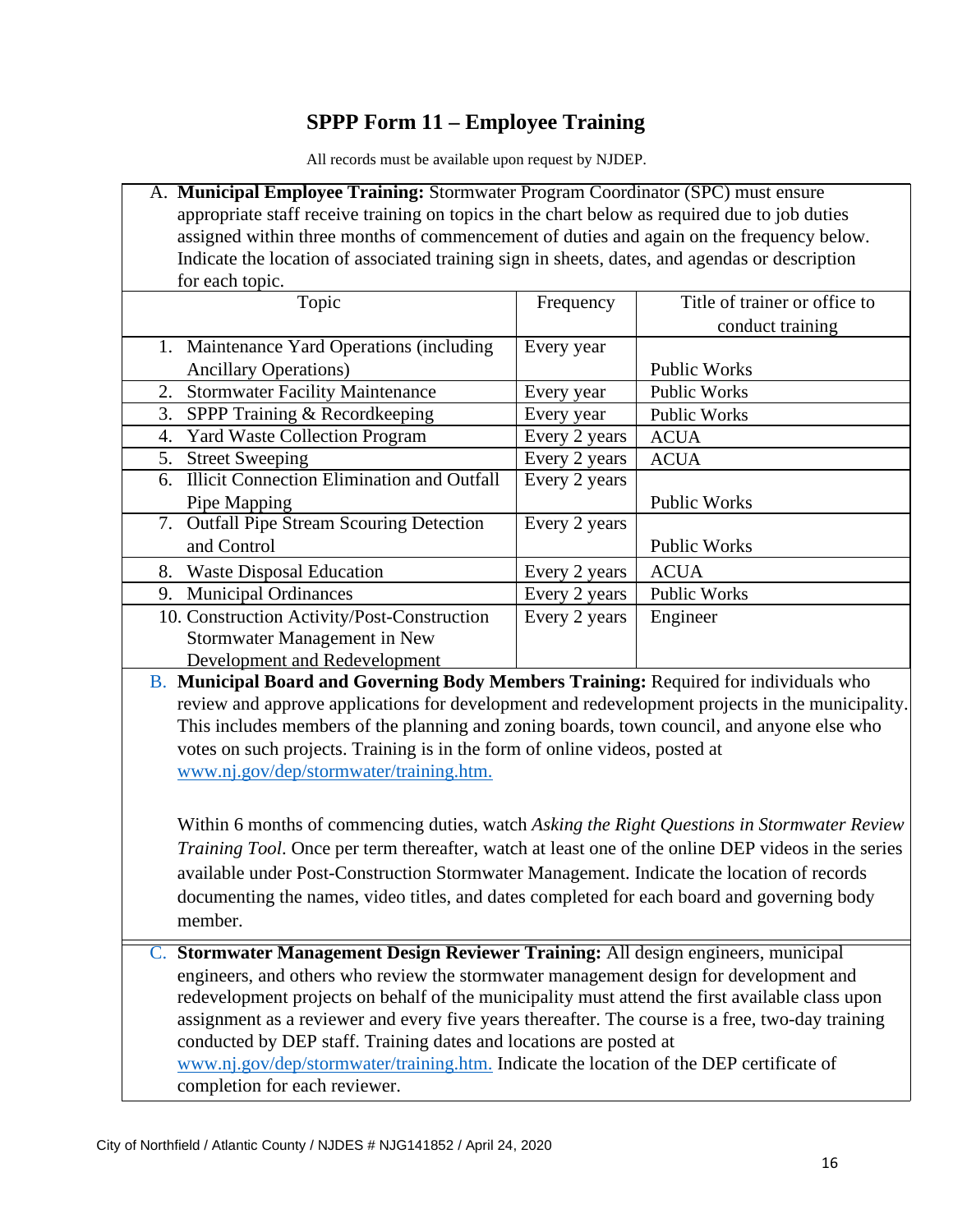#### **SPPP Form 12 – Outfall Pipes**

All records must be available upon request by NJDEP.

1. **Mapping:** Attach an image or provide a link to the most current outfall pipe map. Maps shall be updated at the end of each calendar year.

http://www.cityofnorthfield.org/government/stormwater.asp

2. **Inspections:** Describe the outfall pipe inspection schedule and indicate the location of records of dates, locations, and findings.

Outfall inspections is scheduled during the winter months. Records are located within the Public Works.

3. **Stream Scouring:** Describe the program in place to detect, investigate and control localized stream scouring from stormwater outfall pipes. Indicate the location of records related to cases of localized stream scouring. Such records must include the contributing source(s) of stormwater, recommended corrective action, and a prioritized list and schedule to remediate scouring cases.

Stream scouring will be documented during routine inspections. Stream scouring has not been detected in any stormwater outfall pipes. If stream scouring is identified it will be recorded with the inspection. Any stream scouring sites will be placed on a prioritized list and repairs will be made in accordance with the Standards for Soil Erosion and Sediment Control in New Jersey. In addition, repairs that do not need NJDEP permits for those repairs may be done first. We will follow each repair up with an annual inspection of the site to ensure that the scouring has not resumed. When repairs are completed we will note the date of that repair on this form.

City of Northfield / Atlantic County / NJDES # NJG141852 / April 24, 2020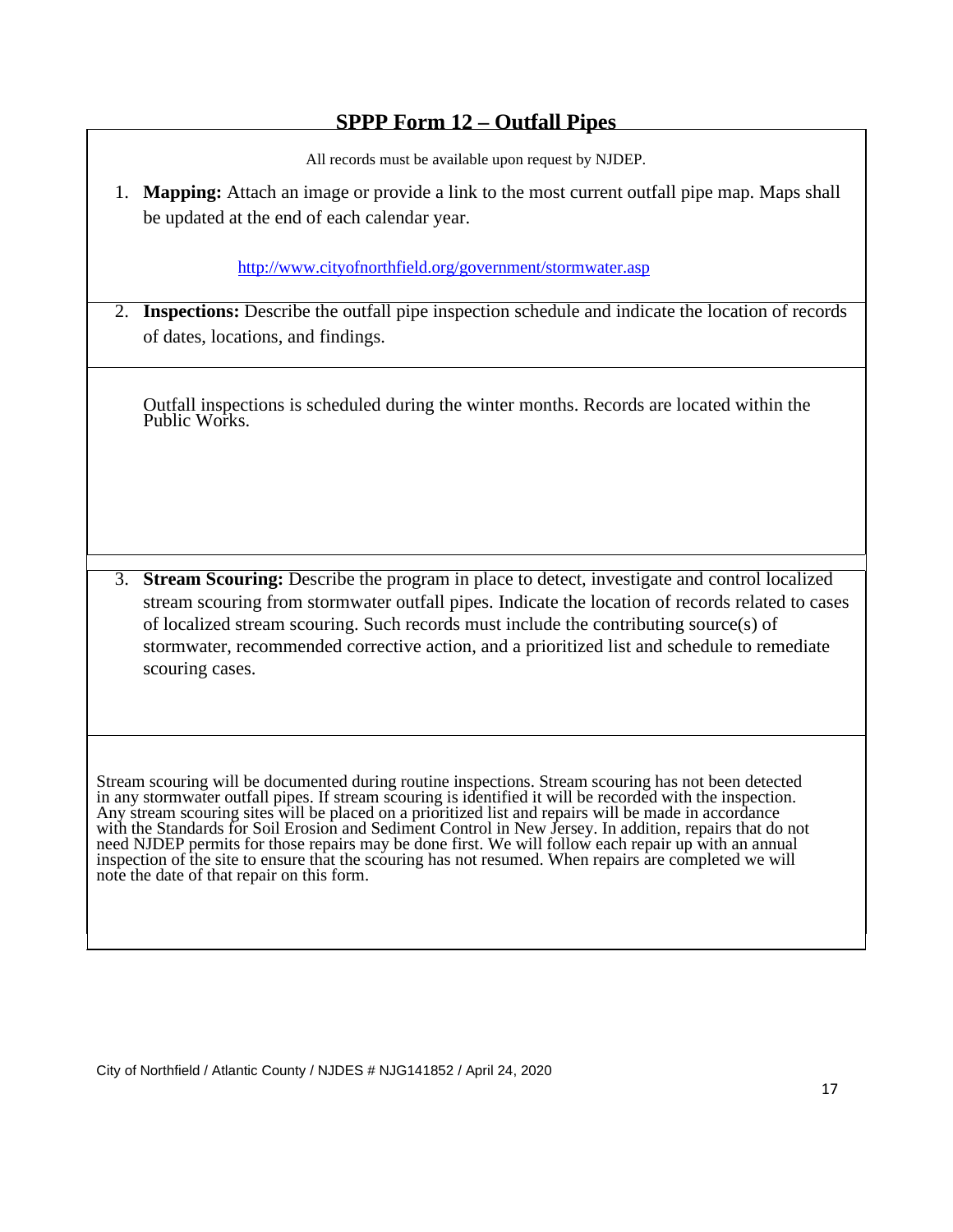| 4. <b>Illicit Discharges:</b> Describe the program in place for conducting visual dry weather inspections<br>of municipally owned or operated outfall pipes. Record cases of illicit discharges using the<br>DEP's Illicit Connection Inspection Report Form (www.nj.gov/dep/dwq/tier_a_forms.htm) and<br>indicate the location of these forms and related illicit discharge records. |
|---------------------------------------------------------------------------------------------------------------------------------------------------------------------------------------------------------------------------------------------------------------------------------------------------------------------------------------------------------------------------------------|
| Note that Illicit Connection Inspection Report Forms shall be included in the SPPP<br>and submitted to DEP with the annual report.                                                                                                                                                                                                                                                    |
|                                                                                                                                                                                                                                                                                                                                                                                       |
| During dry weather outfall inspections, we will also be inspecting for illicit connections and<br>discharges.<br>We will use the DEP Illicit Connection Inspection Report Form to conduct these inspections, and<br>each of these forms will be kept with our SPPP records. Outfall pips that are found to have a dry<br>weather flow or evidence of                                  |
|                                                                                                                                                                                                                                                                                                                                                                                       |
|                                                                                                                                                                                                                                                                                                                                                                                       |
|                                                                                                                                                                                                                                                                                                                                                                                       |
|                                                                                                                                                                                                                                                                                                                                                                                       |
|                                                                                                                                                                                                                                                                                                                                                                                       |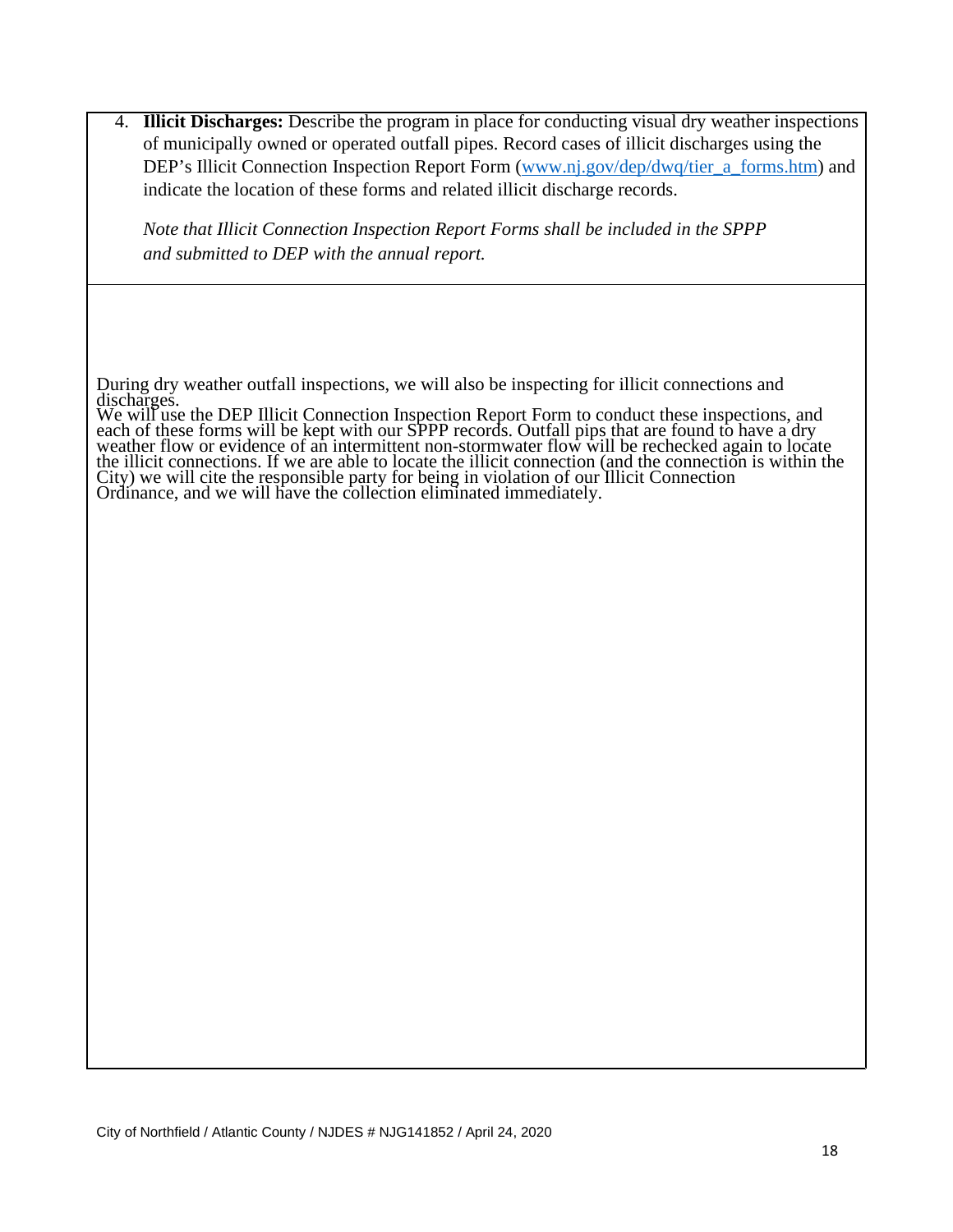#### **SPPP Form 13 – Stormwater Facilities Maintenance**

All records must be available upon request by NJDEP.

1. Detail the program in place for the long-term cleaning, operation and maintenance of each stormwater facility owned or operated by the municipality.

All catch basins are inspected once each year and following heavy rainfall. At the time of cleaning, the catch basins will also be inspected for proper function. Maintenance will be scheduled for those catch basins that do not function properly..

2. Detail the program in place for ensuring the long-term cleaning, operation and maintenance of each stormwater facility NOT owned or operated by the municipality.

Notices will be sent annually reminding owners the importance of maintaining privately owned stormwater facilities.

3. Indicate the location(s) of the Stormwater Facilities Inspection and Maintenance Logs listing the type of stormwater facilities inspected, location information, inspection dates, inspector name(s), findings, preventative and corrective maintenance performed.

#### Public Works

Note that maintenance activities must be reported in the annual report and records must be available upon request. DEP maintenance log templates are available at http://www.nj.gov/dep/stormwater/maintenance\_guidance.htm (select specific logs from choices listed in the Field Manuals section).

*Additional Resources: The NJ Hydrologic Modeling Database contains information and maps of stormwater management basins. To view the database map, see https://hydro.rutgers.edu. To download data in an Excel format, see https://hydro.rutgers.edu/public\_data/.*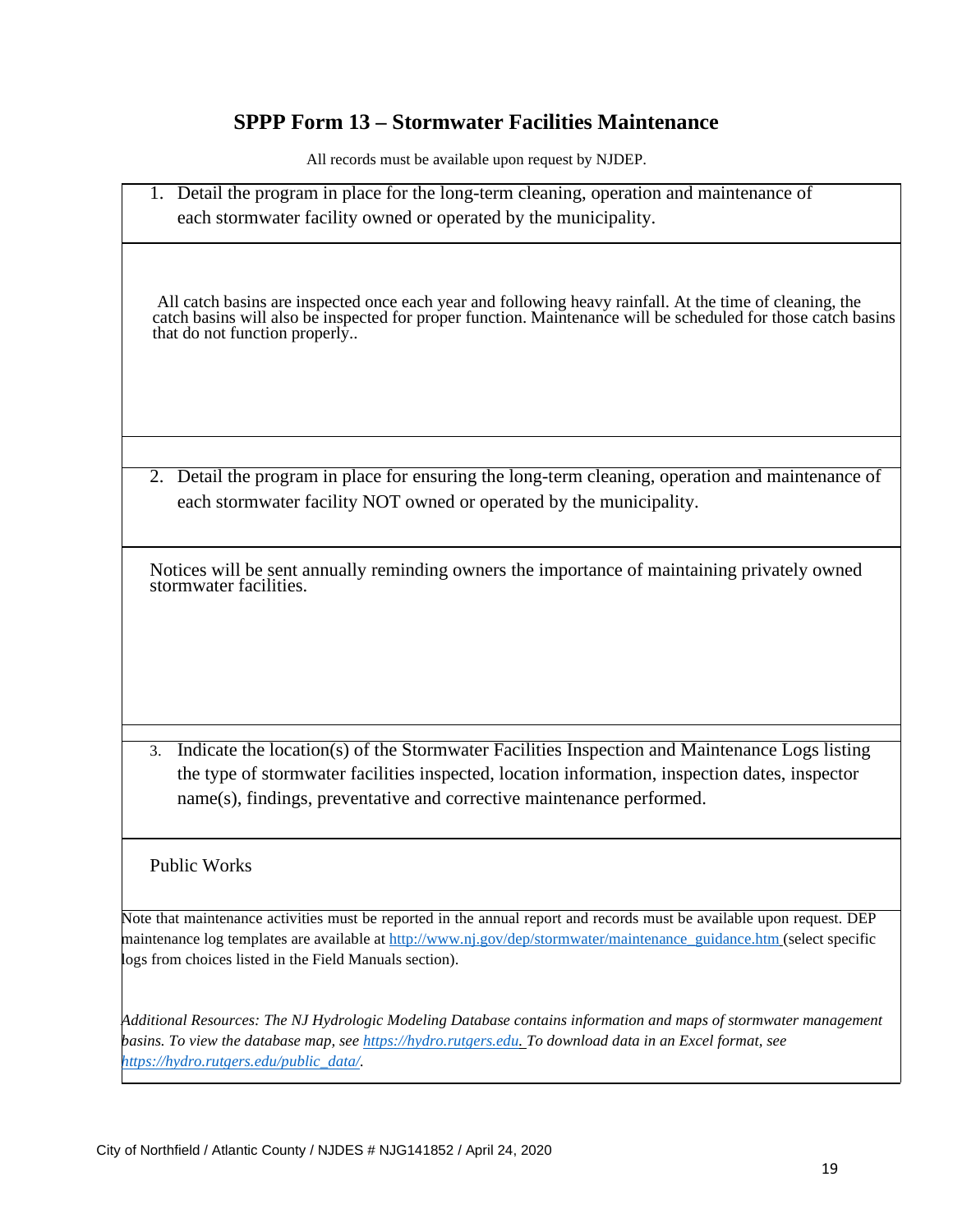## **SPPP Form 14 – Total Maximum Daily Load Information**

| 1. Using the Total Maximum Daily Load (TMDL) reports provided on www.nj.gov/dep/dwq/msrp-                                   |
|-----------------------------------------------------------------------------------------------------------------------------|
| tmdl-rh.htm, list adopted TMDLs for the municipality, parameters addressed, and the affected                                |
| water bodies that impact the municipality's MS4 program.                                                                    |
|                                                                                                                             |
|                                                                                                                             |
|                                                                                                                             |
|                                                                                                                             |
| Applicable Stream TMDL(s)                                                                                                   |
| None                                                                                                                        |
| Applicable Lake TMDL(s)                                                                                                     |
| None<br>Applicable Shellfish TMDL(s)                                                                                        |
| Six Total Maximum Daily Loads for Total Coliform to Address Shellfish-Impaired Waters in Watershed                          |
| Management Area 15                                                                                                          |
| Total coliform - 2006 : Great Egg Harbor-D, Patcong River-A : View the TMDL Document                                        |
| Six Total Maximum Daily Loads for Total Coliform to Address Shellfish-Impaired Waters in Watershed                          |
| Management Area 15                                                                                                          |
| Total coliform - 2006 : Lakes Bay-A, Lakes Bay-B : View the TMDL Document                                                   |
|                                                                                                                             |
|                                                                                                                             |
|                                                                                                                             |
|                                                                                                                             |
| 2. Describe how the permittee uses TMDL information to prioritize stormwater facilities                                     |
| maintenance projects and to address specific sources of stormwater pollutants.                                              |
|                                                                                                                             |
|                                                                                                                             |
| Annual inspections for and elimination of any illicit connections<br>Annual catch basin and inlet clean outs and inspection |
| Annual street sweeping<br>No Feeding of Wildlife Ordinance                                                                  |
| Pet waste Ordinance                                                                                                         |
| Pet waste signage and plastic bag dispensaries on bike path and park                                                        |
|                                                                                                                             |
|                                                                                                                             |
|                                                                                                                             |
|                                                                                                                             |
|                                                                                                                             |
|                                                                                                                             |
|                                                                                                                             |
|                                                                                                                             |
|                                                                                                                             |
|                                                                                                                             |
|                                                                                                                             |